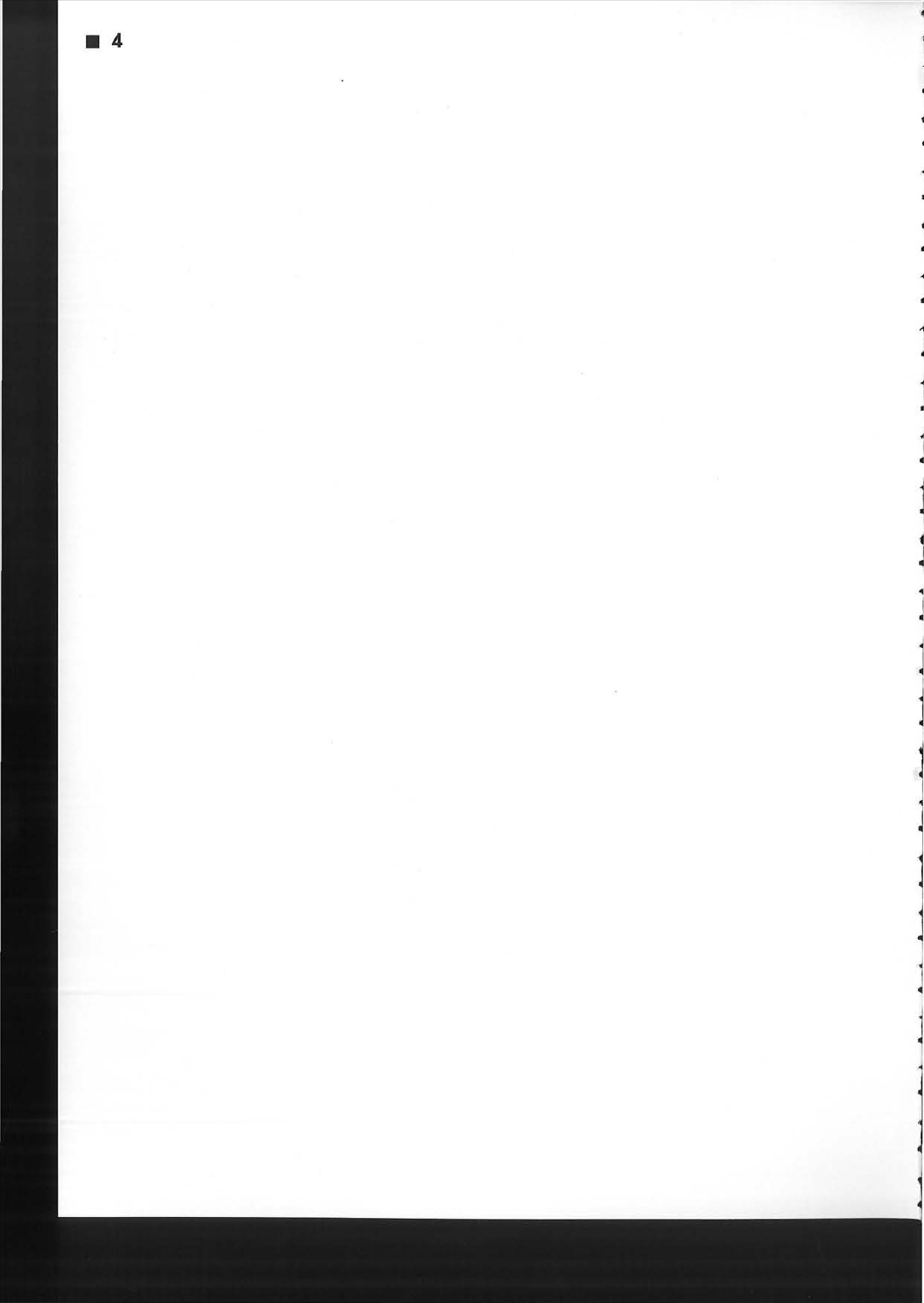#### EDITORIALS

# **A Particular Encounter**

Defined by domestic ritual, a house speaks to "houses" of many other times and places; it occupies the enviable condition of simultaneity. The resonance of the individual architectural project holds true within other building typologies as well.

At the same time, individual architects often wish to bring something of their particular selves to the architecture project, to enliven it, to particularize it as we are. Architecture is not necessarily responsive to this particular calling.

Our human dilemma is thatwhilewe identify ourselves and ourworkwith the particulars ofourindividual being, these are always subject to universals. The particular and collective dimensions of living were, of course, fiercely debated in Vienna between Freud andthatnotoriouscircledefined by Wittgenstein, Kraus, Schoenberg and Loos—the contest between the determination of an organism and the life of language.

lfwe boldly make a claim for the individual life, then we can say that while architecture lives many lives, we each live but one particular life; or as Milan Kunderawrote in *The Unbearable Lightness of Being,* 

"We can never *know what to want, because, living only* one *life, we can neither compare it with* our *previous lives nor perfect it in* our *lives to* come. */1* 

To the project of architecture, architects must persist in drawing that breathe of life that one discovers in the sketch; to enliven architecture, to particularize it, even when it resists us. Through a tense labor, the individual has the cunning to conceive a near-vital architecture.

Keith Evan Green

## **Specifications**

As art of ordering architecture demands a coherence, a bringing together, a joining, a jointing of specific differences. A construction joint or a room do not have to hold together the way a garden or a city, which is neverfinished, do but a building at a certain level must be assembled and hold together. The challenge of the particular, however, isthethreatthat nothing might be able to be said of it or made of it. ltposesthe limits of language. Canweevensaythatthe particular is an idea, exceptinsofarasitis already brought within an existing system of sense, which is to say, a system of universals? The moment of resistance by something trulyspecifictoanyform of generalization, any elevation to the level of unity and of ideas that sustain a unity, is potentially a moment of sublime breakdown to be contemplated and even prolonged with a certain cultivation. Thisveryattemptateditorializing, with its necessary demands for an overview, must acknowledge its own limits in the face of this.

The unique, the singular, the heterogeneous, the new, fall outside the canon, they fall outside sense, raising the dilemma ofauthentication and authorisation in the guise ofother singulars: the individual witness and the signature. But even the 'I' in its declaration of si ngu la rity does not turn out to be a stable entity.

At the furthest limits of certainty and the known world chance and unaccountable phenomena demand to be brought into the realm of intelligible systems and institutionalized knowledge. The task of ordering, mapping, and bringing to the level of cultural visibility is an intimate part of the colonial universalization of productive and habitable space that is now so questioned by exposure of internal conflicts. Places, sites, texts, for example, are not simply 'found' but are a product both of the coloniser's expectations, intentions, and interpretations and of dialogue between coloniser and colonised. Thus a diversity may be exposed between and within presumed homogeneous discourses where the smallest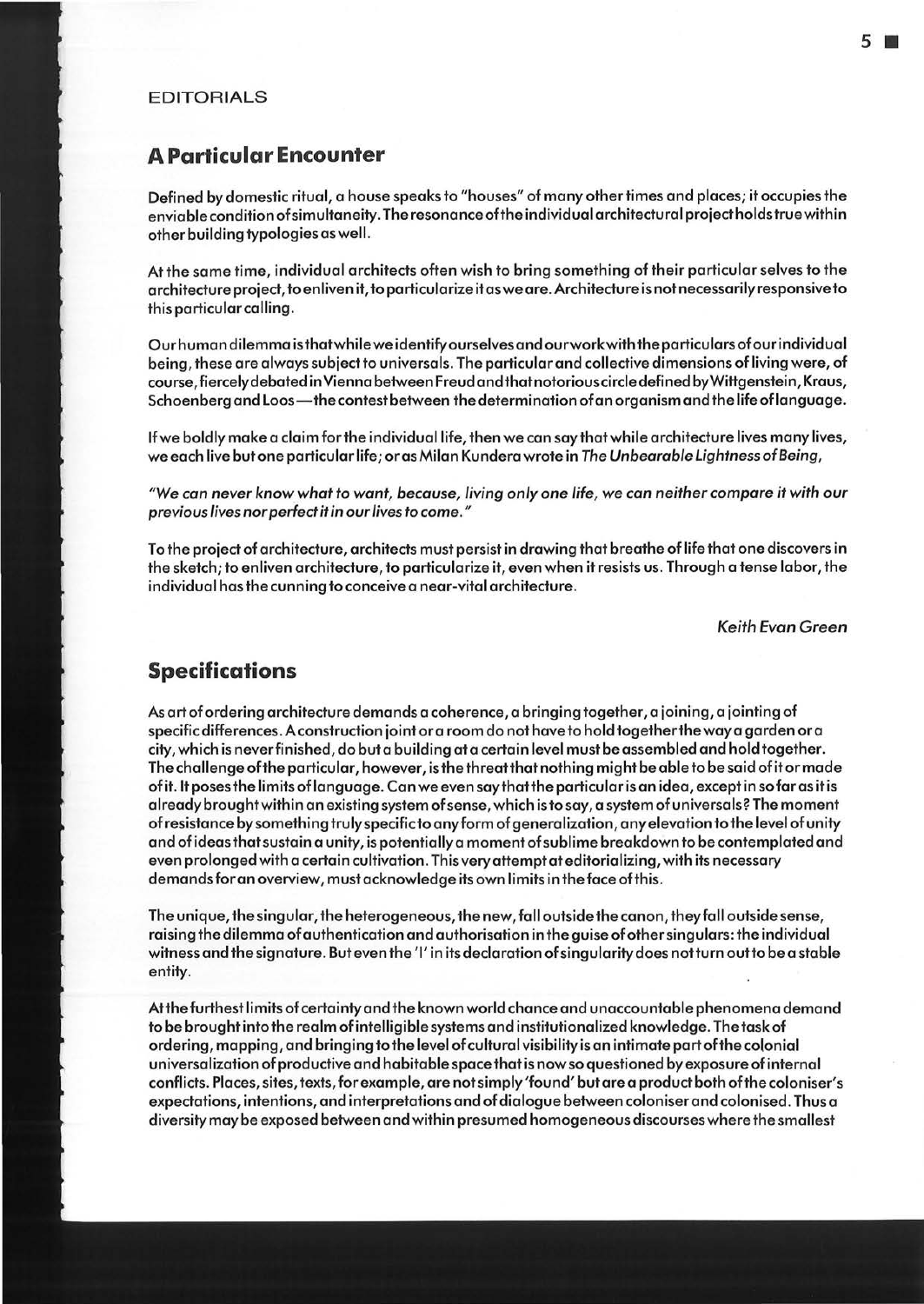particulars may become the focal point of their intersection .

In effect it is the smooth finish of discursive rationality itself which totalises and enslaves in its refusal to risk the death of meaning in anything that stands outside its empire. Order, classically, was constructed bya systems of substance and accidents, form and matter, part and whole; relationships supported by grammar, metaphysics, power structures. With the break up of such systems has come the need to think otherwise - obliquely and peripherally-to elude thetotalising effect of purely rational thought.

Architecture is never simply analytical but necessarily projective. The sort of conjectural thinking that Ginzburg locates in the minute and specific narratives of clues and traces has been related by Marco Frascari to architectural knowledge, itselfa way of thinking that cannot be explained through the use of demonstrative reasoning or by the scientific method. If Mies' minute concern with the particularityof the building craft relative to the universals of modernist space, was typified by his "God is in the details," a notion with its own particular micro-history, Frascari reads the detail as site of creation itself. The exercise of detailing here becomes the guiding concept for the discipline ofarchitecturewhere by invention the elements and jointing are seen as a fertile nexus of all forms of connection in a chiasmus, a tense dialectical crossing, between reason and constructing, between the construction of construal and the construal of construction.

The menace and instabilityofthe particular, is in that it is accidental, it is what simply befalls and denies classification. The risk, so common in our local architecture, isthataworkmay, in theabsenceofan idea, fall apart into an assemblage of details or else never rise beyond the banal, that is, the general which is opposed to the particular, for in becoming common property, a commonplace, the particular is transformed into the banal, being the particular we know too well to see. The banal is "the singular in general," that is to say, the inability to maintain the two terms in their difference. Unlike Duchamp's "beauty of indifference" that comes so close to it but instead raises the question of what was not already art, the banal defies the impulse to become symbol, orfigure; it belongs to no poetic genus. The challenges are to transform the everdaydetail into myth, to join and make differences visible while maintaining theirfertile particularity.

*Ross* Jenner

# **Counting Particulars**

"Et n' est-ce pas lefantasme lui-meme qui appelle le' detail,' la scene minuscule, privee, dons laquelle je puissefinalement predre place? ... "

(Roland Barthes, *Le Ploisirdu* texte)

To film is to particularise.

A film shows everything at the same time on the same surface.

Yet the number of things we chose to distinguish in a film is confusing and variable.

Its completeness never ceases to bethere in front of us, a power from afar, but viewing is somehow never a complete act.

We are ever aware of what we miss.

One never *looks at* a film, at least heuristically speaking, we *gaze* which is not the same mode of apprehensision.

To gaze is not to see, not to see at all.

We gaze to see more in the whole, to discover the imperceptible.

Perhaps what we gaze at is really the more we cannot see?

So what can it mean to possess a detailed knowledge of film, a film?

Orto turn that question round, what is the role of detail in film?